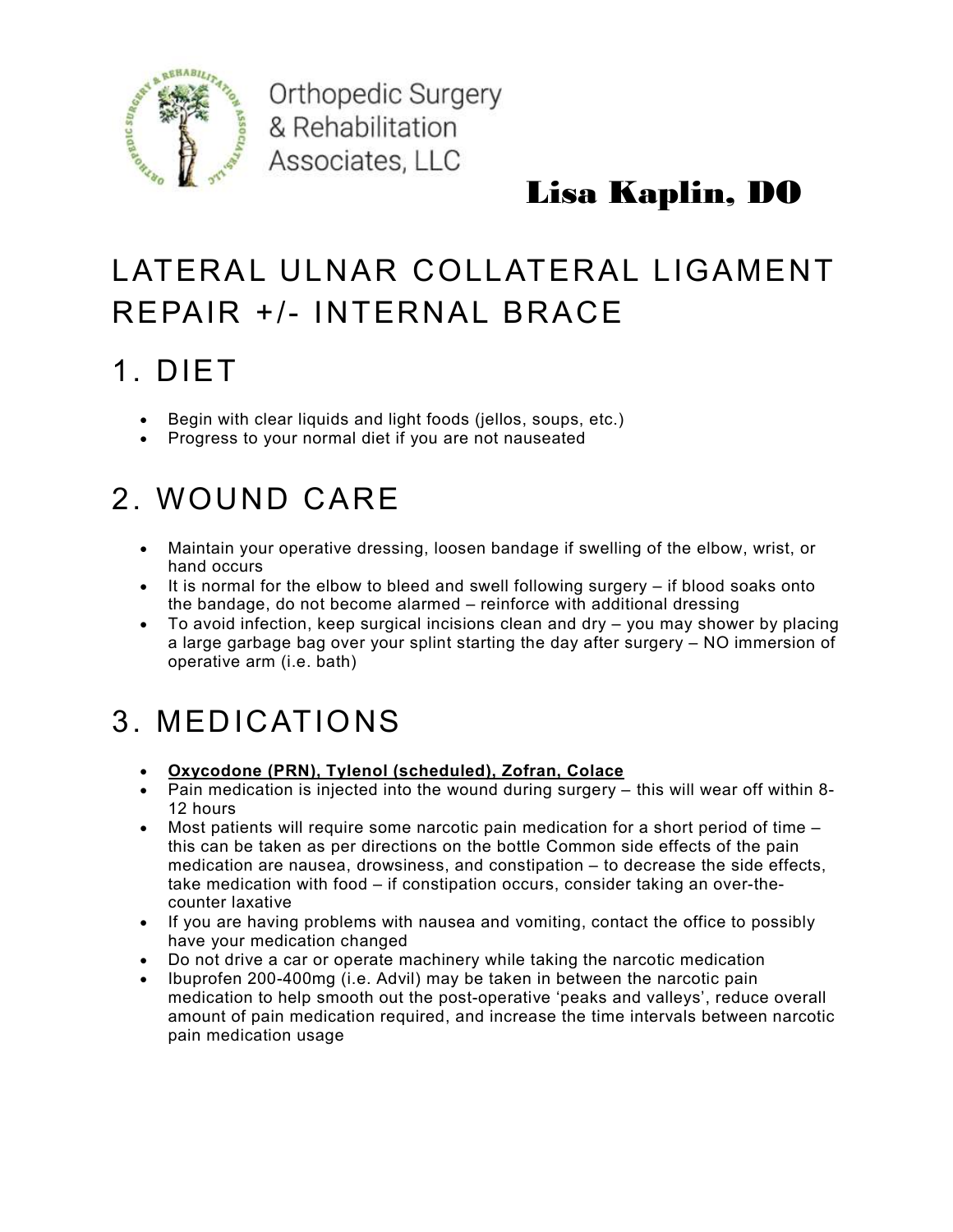

Orthopedic Surgery & Rehabilitation Associates, LLC

## Lisa Kaplin, DO

#### 4. ACTIVITY

- When sleeping or resting, inclined positions (i.e. reclining chair) and a pillow under the forearm for support may provide better comfort
- Do not engage in activities which increase pain/swelling (lifting or any repetitive above shoulder-level activities) over the first 7-10 days following surgery
- Avoid long periods of sitting (without arm supported) or long distance traveling for 2 weeks
- NO driving until instructed otherwise by physician
- May return to sedentary work ONLY or school 3-4 days after surgery, if pain is tolerable

## 5. IMMOBILIZER

Maintain splint until follow up. Sling for comfort.

#### 6. ICE THERAPY

- Begin immediately after surgery
- Use icing machine continuously or ice packs (if machine not prescribed) every 2 hours for 20 minutes daily until your first post-operative visit – remember to keep arm elevated to level of chest while icing

## 7. EXERCISE

- No elbow exercises or motion until after your first post-operative visit
- Formal physical therapy (PT) will begin about 10 days post-operatively with a prescription provided at your first post-operative visit

# 8. EMERGENCIES

Contact Dr. Kaplin or her medical assistant at 215-745-4050 if any of the following are present:

- Painful swelling or numbness
- Unrelenting pain